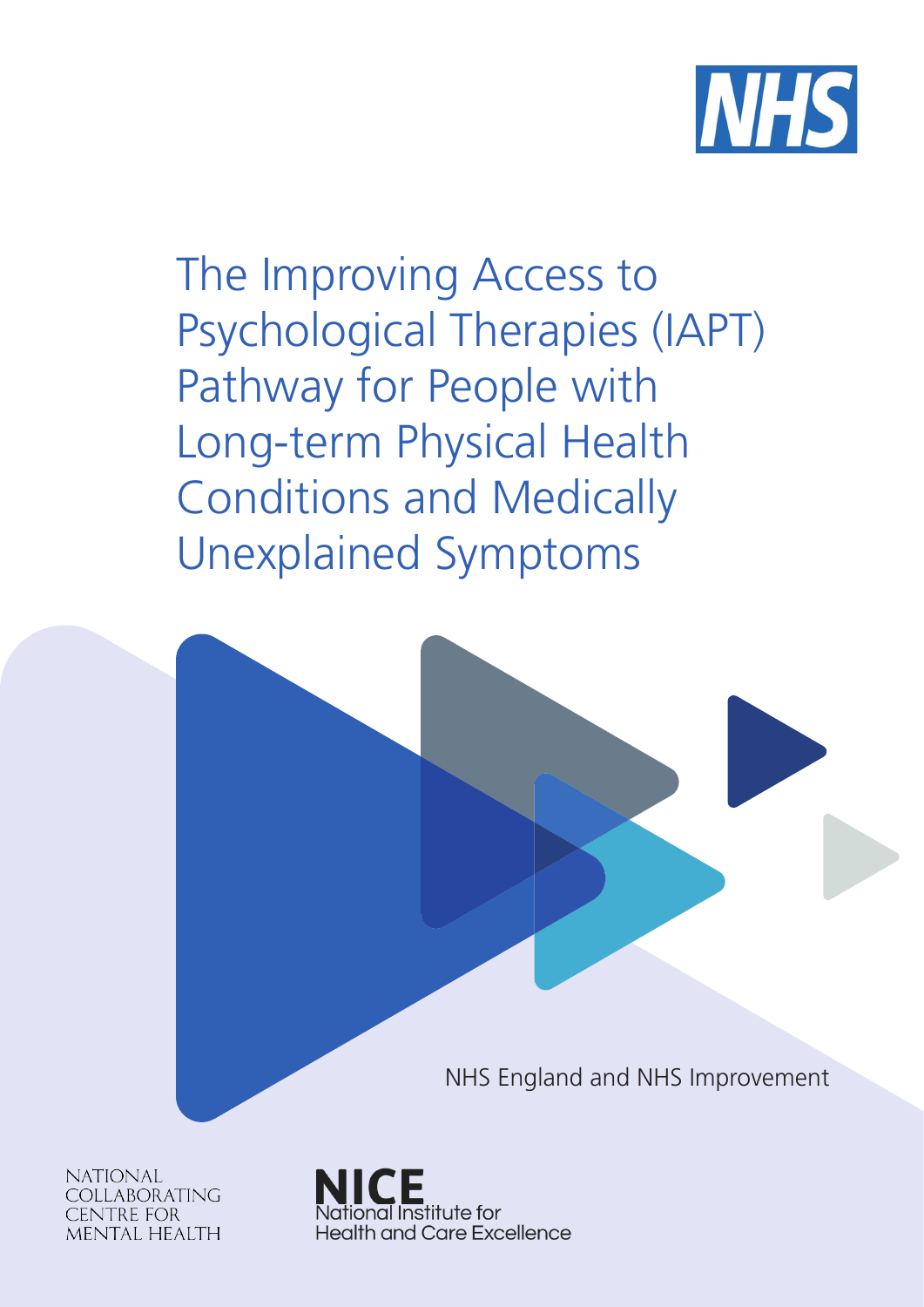| <b>Publications Gateway Reference: 07781</b>                                                                                                                                                                                                                                                                                                                                                                                                                                                                   | <b>Version: 1</b>                                   |  |  |
|----------------------------------------------------------------------------------------------------------------------------------------------------------------------------------------------------------------------------------------------------------------------------------------------------------------------------------------------------------------------------------------------------------------------------------------------------------------------------------------------------------------|-----------------------------------------------------|--|--|
| To provide guidance on the IAPT-LTC pathway                                                                                                                                                                                                                                                                                                                                                                                                                                                                    |                                                     |  |  |
| 21st March 2018                                                                                                                                                                                                                                                                                                                                                                                                                                                                                                |                                                     |  |  |
| Mental health commissioners, physical health commissioners, IAPT providers                                                                                                                                                                                                                                                                                                                                                                                                                                     |                                                     |  |  |
| Clinical networks                                                                                                                                                                                                                                                                                                                                                                                                                                                                                              |                                                     |  |  |
| From April 2018 all CCGs are expected to expand IAPT by commissioning IAPT<br>services integrated into physical healthcare pathways. This document supports<br>this expansion by setting out the treatment pathway that underpins the access<br>and waiting time standards, which all services should seek to measure themselves<br>against. The guidance also provides evidence on what works, as well as local case<br>studies of service-led examples that describe how to make IAPT-LTC services a reality |                                                     |  |  |
| Mental Health Policy and Strategy Team<br>Skipton House<br>80 London Road<br>London SE1 6LH<br>england.mentalhealthpmo@nhs.net                                                                                                                                                                                                                                                                                                                                                                                 |                                                     |  |  |
|                                                                                                                                                                                                                                                                                                                                                                                                                                                                                                                | https://www.england.nhs.uk/mental-health/resources/ |  |  |

#### **Equality and Health Inequalities Statement**

Promoting equality and addressing health inequalities are at the heart of NHS England's values. Throughout the development of the policies and processes cited in this document, we have:

- Given due regard to the need to eliminate discrimination, harassment and victimisation, to advance equality of opportunity, and to foster good relations between people who share a relevant protected characteristic (as cited under the Equality Act 2010) and those who do not share it; and
- Given regard to the need to reduce inequalities between patients in, access to, and outcomes from healthcare services and to ensure services are provided in an integrated way where this might reduce health inequalities.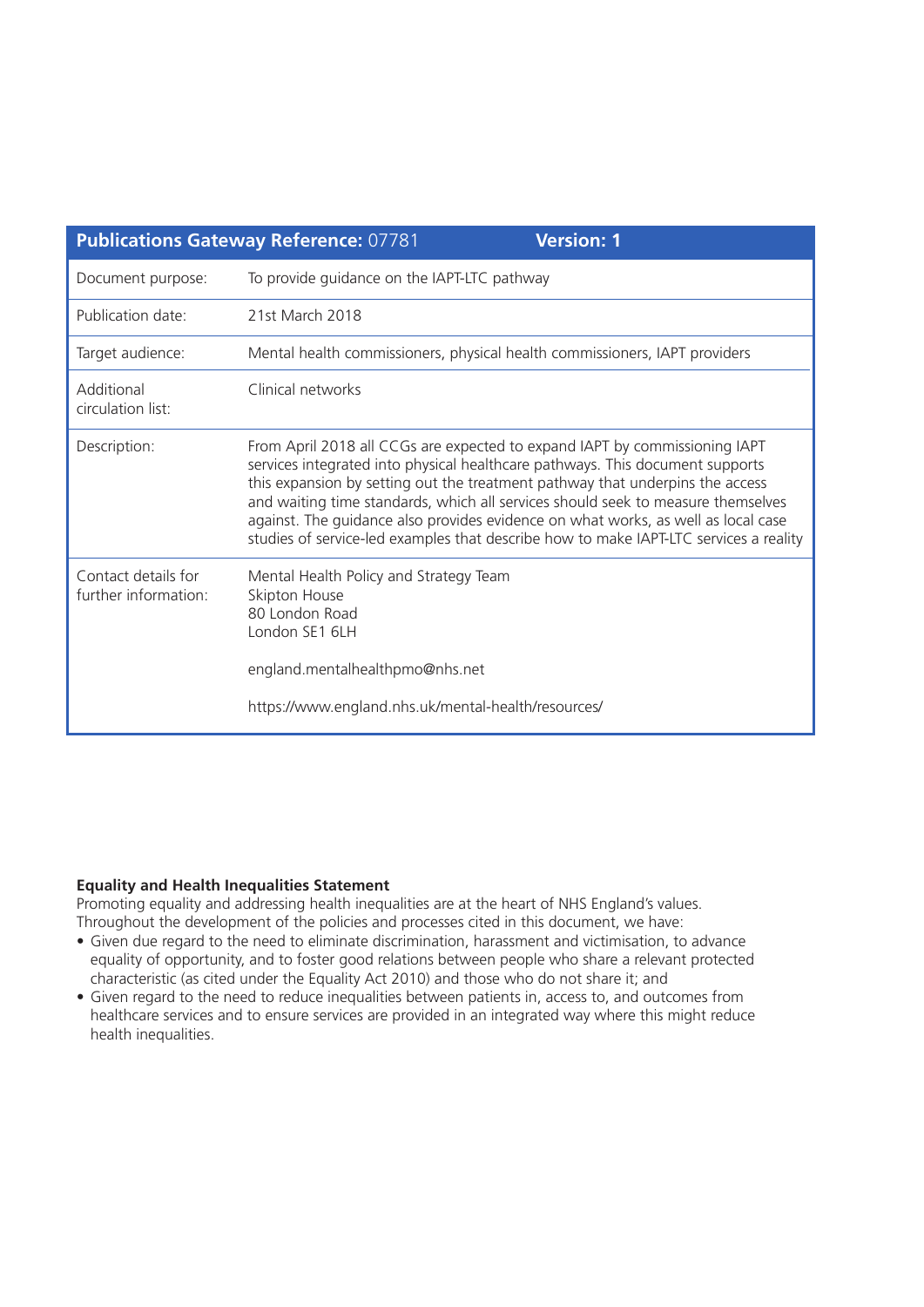# **Contents**

| 1. Aims of this document            |          |
|-------------------------------------|----------|
| 2. Policy and strategic context     | <u>6</u> |
| 3. Delivering IAPT-LTC services     | 9        |
| 4. The IAPT-LTC pathway             | 10       |
| 5. Key commissioning considerations | 13       |

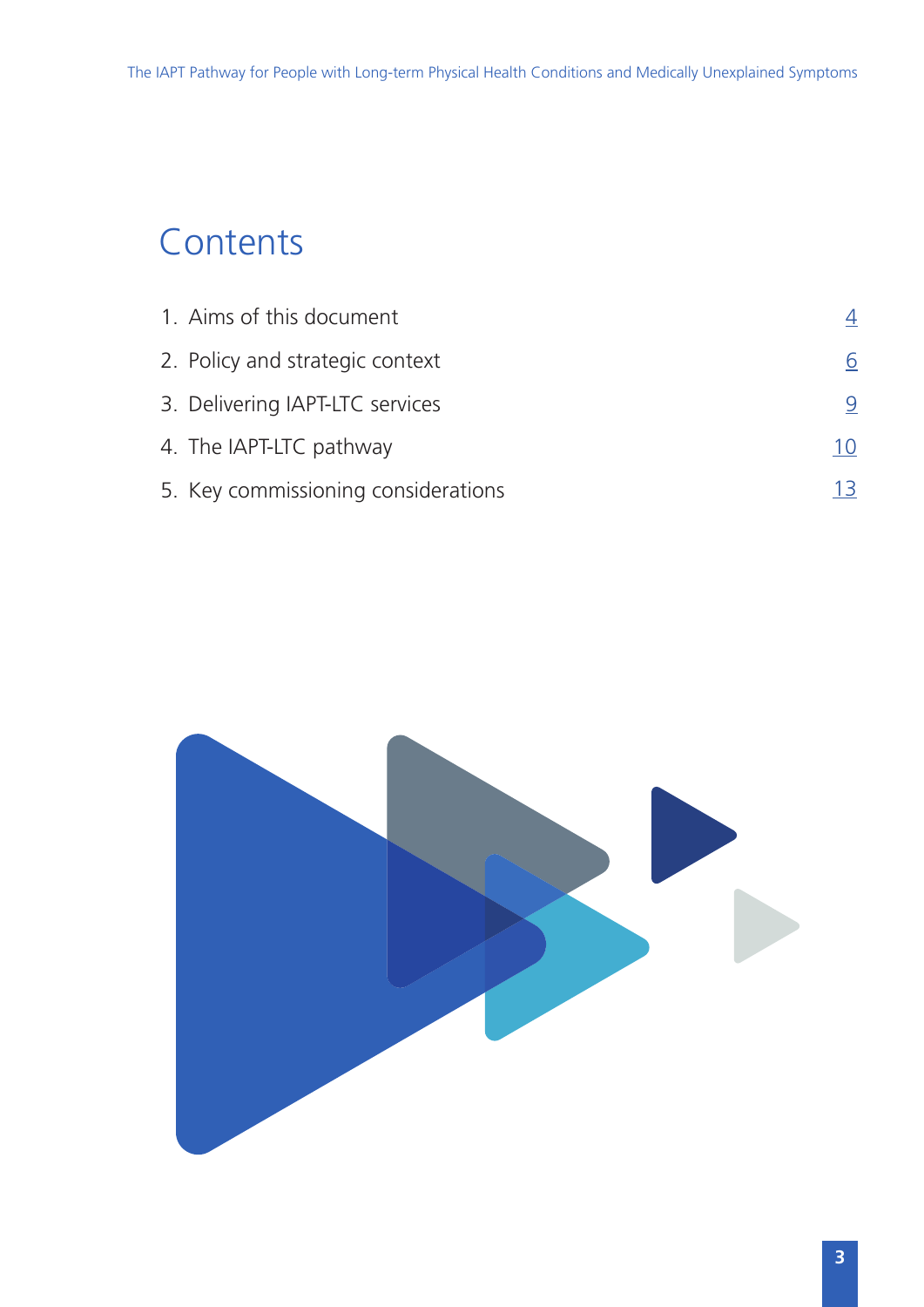#### **The pathway values statement**

<span id="page-3-0"></span>This guidance represents a commitment to ensuring that mental health care is delivered in a **personcentred**, **compassionate** and **supportive** way, promoting **safety** and **wellbeing** at the forefront. Mental health service provision should be **needs-led**, **outcome-focused**, **responsive** and delivered in a way that **empowers** people to build on their strengths, promotes **recovery**, supports **families and carers**, and ensures **equality and fairness** for all.

### 1. Aims of this document

**This pathway has been developed by the National Collaborating Centre for Mental Health, following a process agreed with the National Institute for Health and Care Excellence (NICE), with support from an Expert Reference Group including experts by experience, carers, practitioners, academics, commissioners, service managers and representatives from national NHS arm'slength bodies.** 

**For more detailed discussion, evidence, step-by-step pathways and positive practice examples for all aspects of the IAPT pathway for people with long-term physical health conditions (LTCs) and medically unexplained symptoms (MUS) see the [full implementation](http://www.rcpsych.ac.uk/IAPTCarePathways)  [guidance](http://www.rcpsych.ac.uk/IAPTCarePathways), published by the National Collaborating Centre for Mental Health.** 

#### **About IAPT services for people with LTCs and MUS**

IAPT services are transforming the treatment of depression and anxiety disorders in England. Now established in every clinical commissioning group (CCG), IAPT services provide a course of NICErecommended psychological therapy to over half a million people each year. A unique session-bysession monitoring system collects outcome data from almost every person. Nationally, one in two people recover and one in three show significant improvement in their mental health.

Around 40% of people with depression and anxiety disorders also have an LTC. Around 30% of people with an LTC and 70% with MUS also have mental health comorbidities. Currently, mental and physical health care are provided by separate services that are rarely coordinated. This is inconvenient for the person, costly to the NHS and likely to produce sub-optimal outcomes.

Building on IAPT's existing dedicated workforce, development of new IAPT services for people with LTCs and MUS is underway (called 'IAPT-LTC' services for short in this guidance). These services will aim to ensure that people with LTCs and MUS have the same access to NICErecommended psychological therapies as other people. They will bring together mental and physical health providers so they can work in a coordinated way to achieve the best outcomes for all people, irrespective of their diagnosis.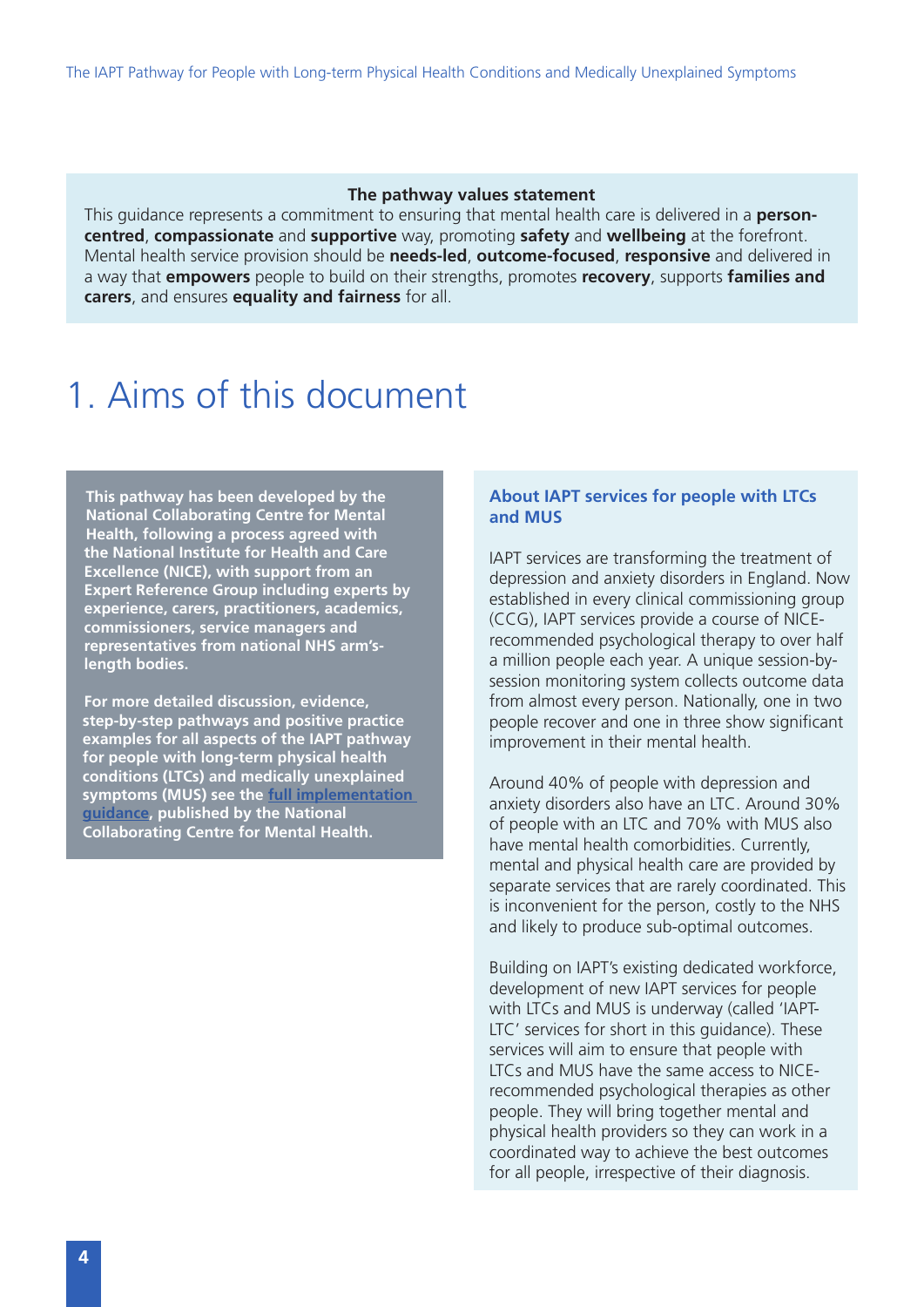**1.1** This guidance sets out the policy initiatives and strategic context for the national expansion of IAPT services for adults (aged 18 years to the end of life) with LTCs and MUS. The expansion is a key priority for commissioners, providers and [Sustainability and Transformation Partnerships](https://www.england.nhs.uk/stps/) (STPs) as it is one of the mental health objectives outlined in the [Next Steps on the NHS Five Year Forward](https://www.england.nhs.uk/publication/next-steps-on-the-nhs-five-year-forward-view/)  [View](https://www.england.nhs.uk/publication/next-steps-on-the-nhs-five-year-forward-view/), published in March 2017.

**1.2** The guidance supports this expansion by setting out the treatment pathway that underpins the [access and waiting time standards,](https://www.ucl.ac.uk/pals/research/clinical-educational-and-health-psychology/research-groups/core/competence-frameworks-9) which all services should seek to measure themselves against. The guidance also provides evidence on what works, as well as local case studies of service-led examples that describe how to make IAPT-LTC services a reality.

**1.3** Addressing inequalities in access and experience of mental health services was set out as a priority in [The Five Year Forward View for Mental](https://www.england.nhs.uk/wp-content/uploads/2016/02/Mental-Health-Taskforce-FYFV-final.pdf)  [Health.](https://www.england.nhs.uk/wp-content/uploads/2016/02/Mental-Health-Taskforce-FYFV-final.pdf) Local commissioners should be able to demonstrate the way they meet the duties placed on them under the [Equality Act 2010](http://www.legislation.gov.uk/ukpga/2010/15/pdfs/ukpga_20100015_en.pdf) and the [Health and Social Care Act 2012.](http://www.legislation.gov.uk/ukpga/2012/7/pdfs/ukpga_20120007_en.pdf) Services should be designed to meet the needs of diverse communities, be accessible to them and be able to communicate with them effectively. The full implementation guidance outlines the steps that commissioners can take to do this.

1.4 Local service design should be co-produced to meet the needs of the local population and tailored to people's personal circumstances. Services should consider culturally specific beliefs, needs and values, as well as providing support for families and carers of people with mental health needs.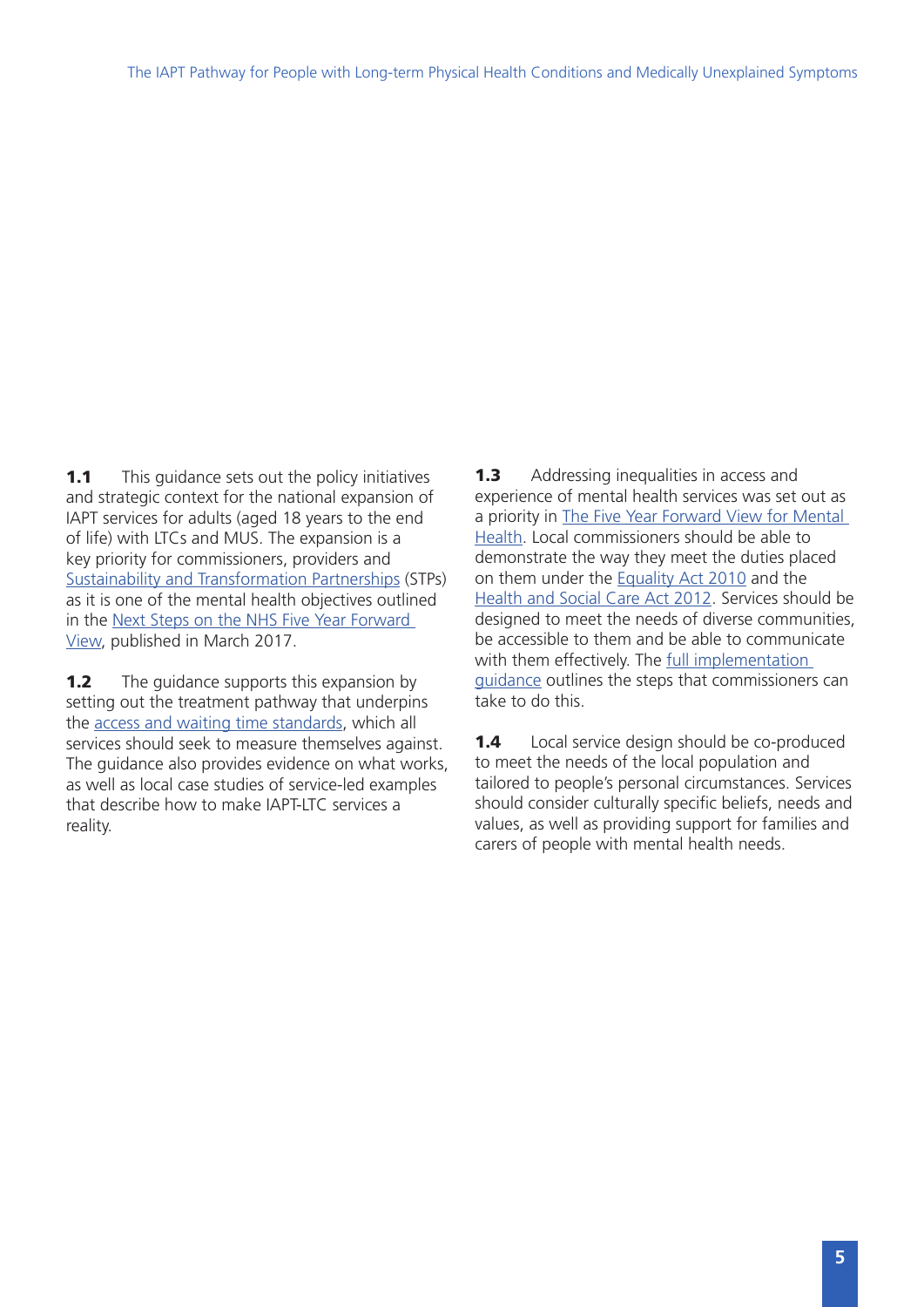## <span id="page-5-0"></span>2. Policy and strategic context

"We should have fewer cases where people are unable to get physical care due to mental health problems affecting engagement and attendance (and vice versa). And we need [the] provision of mental health support in physical health care settings – especially in primary care."

**[The Five Year Forward View for Mental Health](https://www.england.nhs.uk/wp-content/uploads/2016/02/Mental-Health-Taskforce-FYFV-final.pdf)**

**2.1** The Five Year Forward View for Mental [Health](https://www.england.nhs.uk/wp-content/uploads/2016/02/Mental-Health-Taskforce-FYFV-final.pdf) and the [Next Steps on the NHS Five Year](https://www.england.nhs.uk/wp-content/uploads/2017/03/NEXT-STEPS-ON-THE-NHS-FIVE-YEAR-FORWARD-VIEW.pdf)  [Forward View](https://www.england.nhs.uk/wp-content/uploads/2017/03/NEXT-STEPS-ON-THE-NHS-FIVE-YEAR-FORWARD-VIEW.pdf) highlighted the disparity between mental and physical health care.

**2.2** Mental and physical health are intrinsically linked, and the relationship between untreated depression and anxiety disorders and poor physical health is complex and bi-directional (see Section 2 of the [full implementation guidance](http://www.rcpsych.ac.uk/IAPTCarePathways) for further detail).

**2.3** If left untreated, mental health problems can have a significant impact on the person's physical health. This includes:

- lowering the person's likelihood of engaging with the treatment of their physical health problem and reducing their ability to selfmanage effectively
- increasing the person's likelihood of unhealthy behaviours, such as smoking and poor diet
- worsening the person's physical health, including premature mortality
- poorer employment outcomes, including a higher risk of absenteeism and unemployment.

**2.4** Healthcare costs for those with coexisting mental and physical health problems, compared with costs for physical health problems alone, are also significantly higher (around 50%). A large proportion of this cost is accounted for by increased use of physical health services (not mental health services). This includes a higher number of primary and secondary care consultations, as well as increased rates of hospitalisation and repeat attendance.

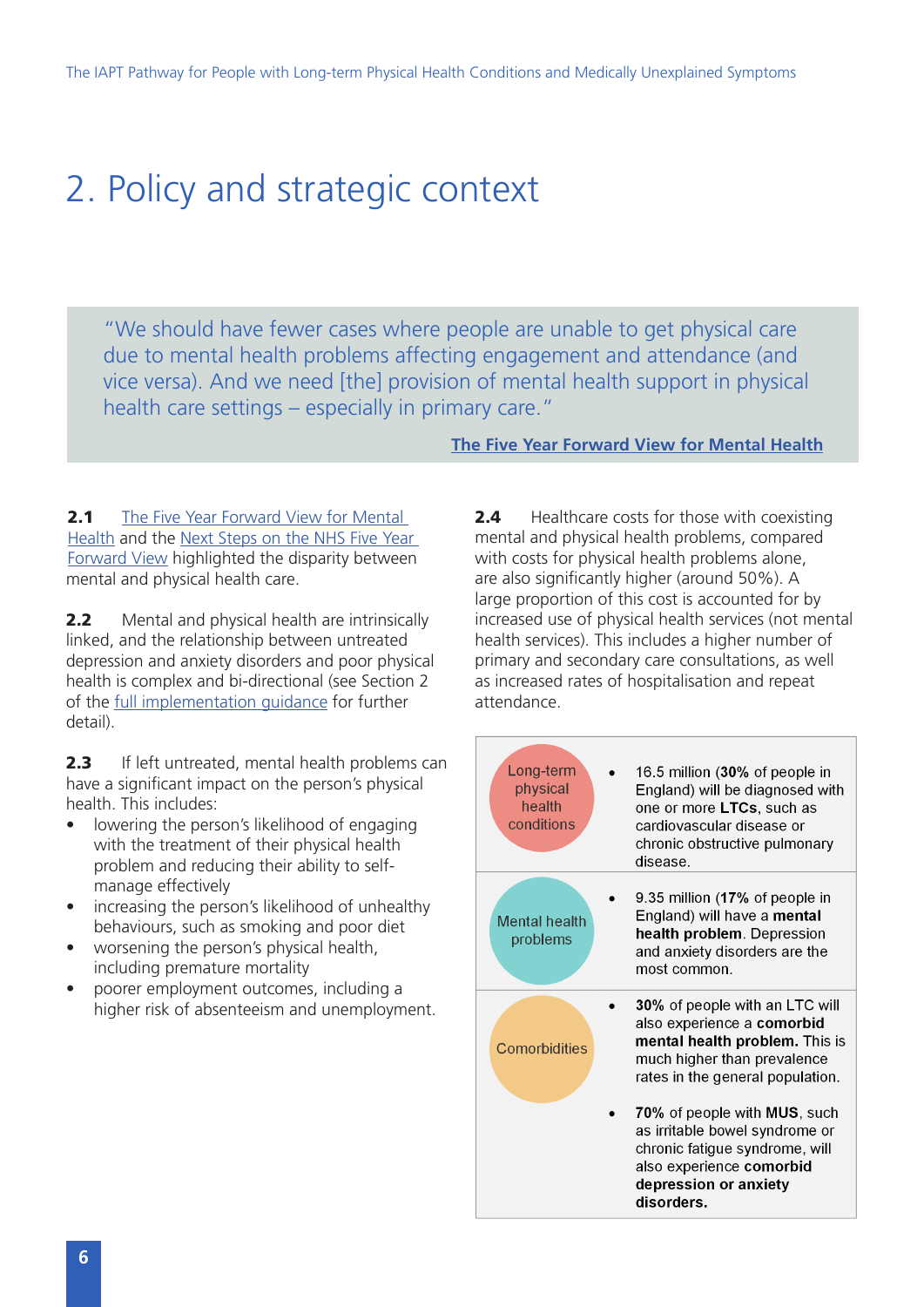### **Working with the wider system**

The expansion of IAPT is part of a wider move towards integrating mental and physical health across the healthcare system. IAPT-LTC services should be developed alongside existing services, with clear arrangements for joint working.

Key partners include:

- **• Liaison mental health services (including core 24)**, sometimes called 'integrated psychological medicine', which provide care in general hospital emergency departments, inpatient units and outpatient clinics (see the [urgent and emergency liaison mental health care](https://www.england.nhs.uk/wp-content/uploads/2016/11/lmhs-guidance.pdf)  [pathway for adults and older adults](https://www.england.nhs.uk/wp-content/uploads/2016/11/lmhs-guidance.pdf))
- **• Clinical and health psychology services**, which work as part of healthcare teams within general hospitals and may form an integral part of the IAPT-LTC workforce
- **• Integrated primary and acute care systems (PACS) vanguards**, which aim to improve physical, mental and social health and wellbeing, and reduce inequalities, with general practice at their core
- **• Specialist physical health services**, such as pain or sleep disorder services, which may be based in either inpatient or community settings.

**2.5** [The Five Year Forward View](https://www.england.nhs.uk/wp-content/uploads/2014/10/5yfv-web.pdf) and The Five [Year Forward View for Mental Health](https://www.england.nhs.uk/wp-content/uploads/2016/02/Mental-Health-Taskforce-FYFV-final.pdf) set out clear objectives to ensure the greater integration of mental and physical health care. By 2020/21 it is expected that an extra 600,000 adults with depression and anxiety disorders will be able to access evidence-based (NICE-recommended) psychological therapies each year (resulting in at least 350,000 more completing treatment). A large proportion of this expansion will focus on people with LTCs and MUS, and is expected to occur in new IAPT services co-located in physical health services (IAPT-LTC services).

**2.6** There is a compelling case for delivering care in an integrated way to ensure that a person's mental and physical health needs are met together. Integrating care:

- enhances the whole team's capability to provide **more comprehensive, accessible and holistic care**: this can reduce costs through encouraging the prompt uptake of treatment and it decreases the likelihood of people not attending appointments
- **• promotes mental health awareness and faster diagnosis**: identifying and addressing a person's needs more quickly and accurately can in turn reduce the number of frequent attenders and repeat assessments
- promotes coordination and encourages the development of **a single jointly-developed care plan**: this can lead to greater efficiencies and improved relationships within teams and services
- is **more cost effective** and can reduce a person's use of physical health services: this can reduce the annual expenditure per person by £1,760.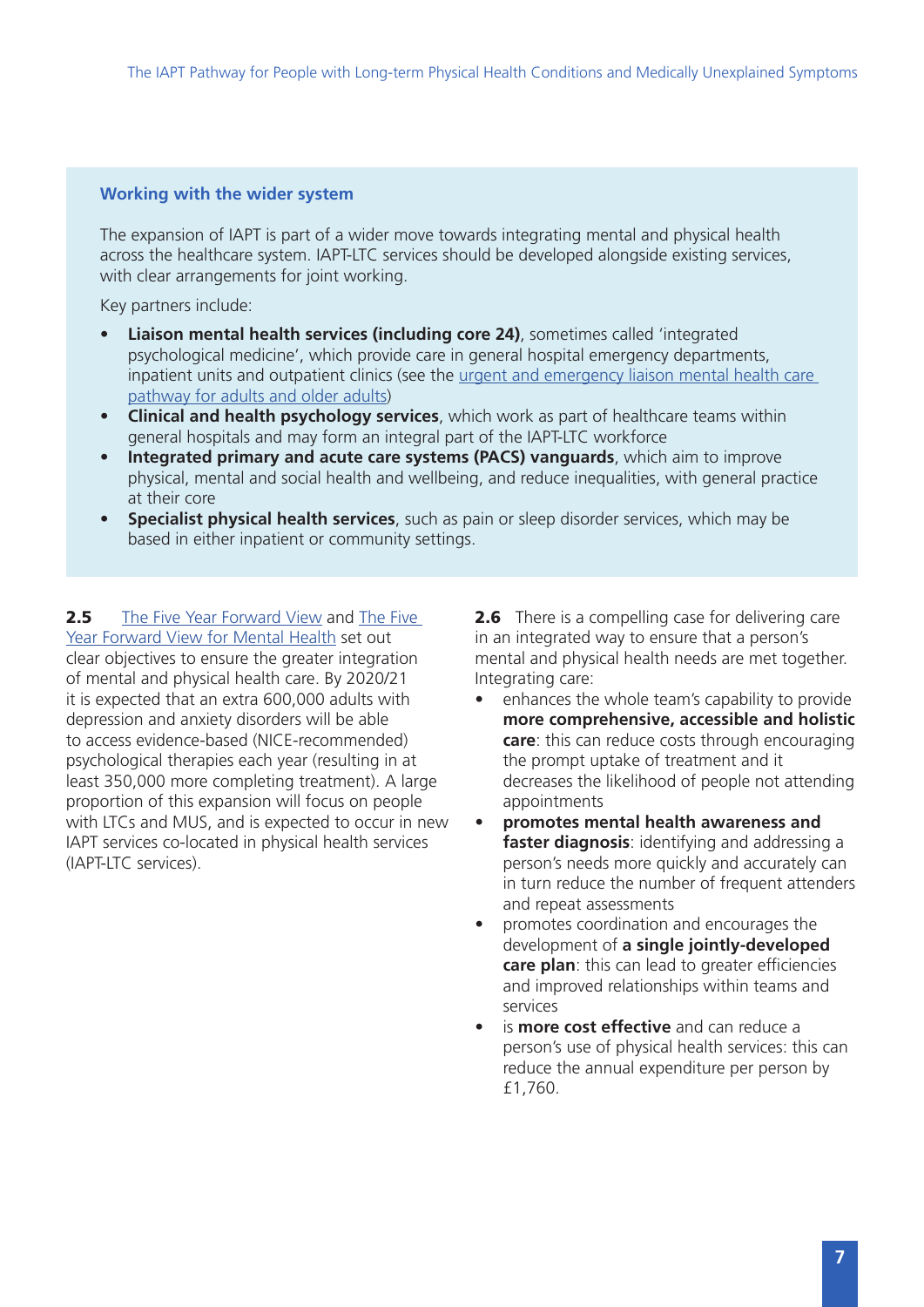#### **Key statements: what should good IAPT-LTC care look like?**

The following statements are based on what the Expert Reference Group considered to be the key messages of this guidance. They are written from the perspective of the person, to highlight the need to develop IAPT-LTC services with the person at the centre.

**Meeting my needs and getting clear information Receiving the right care for me** 

**"I know how to access help for my mental health needs. I can speak to someone who has the knowledge and expertise to advise and refer me for help. If I choose I can also refer myself to services."**

**"I can go to one place, which is local to me, to receive care for my mental and physical health needs. My mental health problem will be treated with the same urgency, compassion and respect as my physical health problem."**

**"There is a person I can go to with my questions at any time."**

#### **Accessing mental health care**

**"I know that if I need a psychological intervention, I will be able to start treatment at a time that is right for me. This will be within six to 18 weeks of my referral."**

**"I will be supported by a team of mental and physical health professionals who work together and are appropriately trained and supervised."**

**"I will receive an assessment that considers all of my needs. This will help my team and me understand how my physical and mental health interact and impact on my wellbeing."** 

#### **Working collaboratively and shared decision-making**

**"I will have access to clear and practical information regarding my treatment options. Where a range of evidence-based treatments are available, I will be able to choose the best option for me."** 

**"I will jointly develop a care plan that outlines my treatment and includes selfmanagement strategies. This will be kept up to date as my needs change."**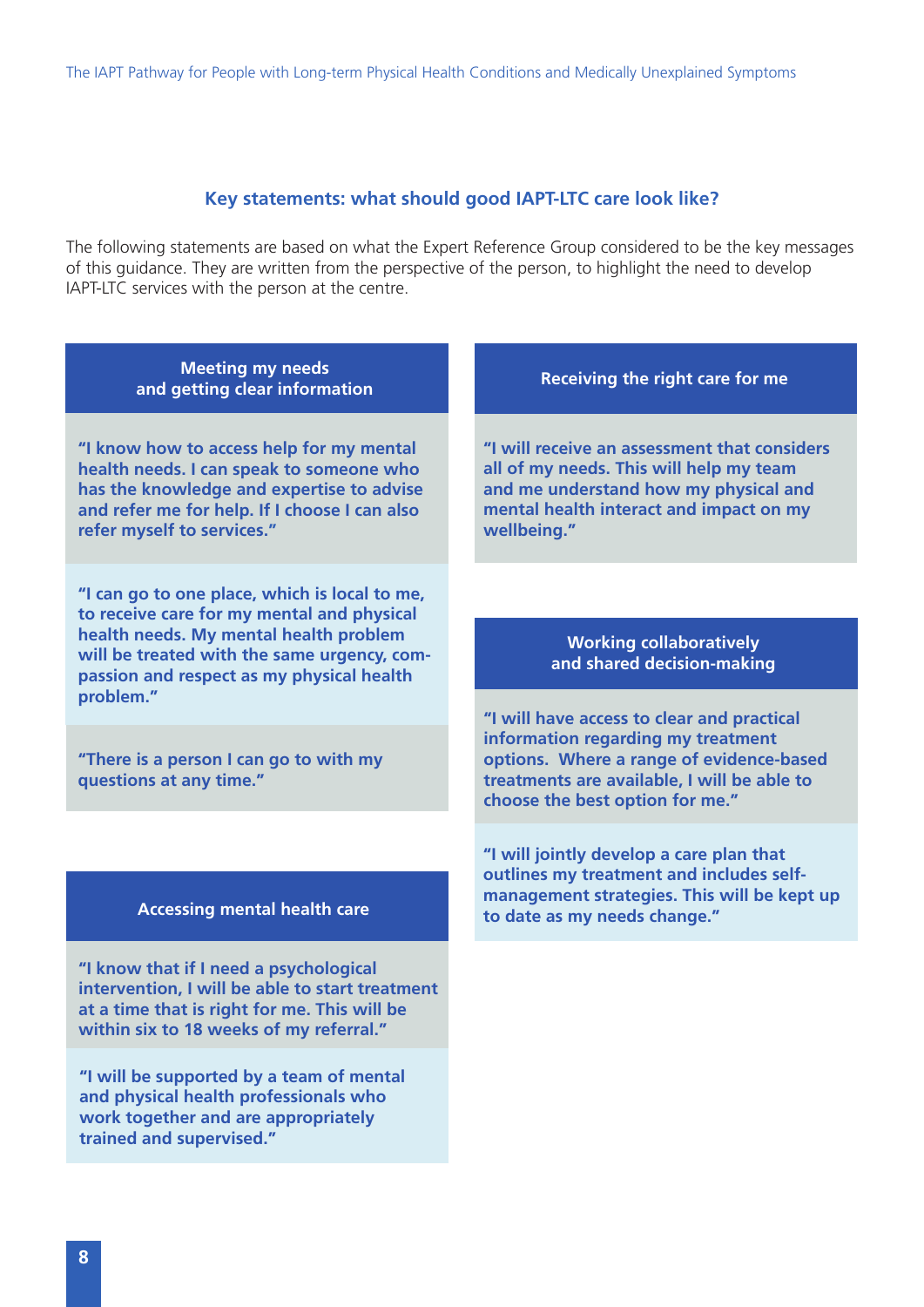# <span id="page-8-0"></span>3. Delivering IAPT-LTC services

"There was a question that I had about [a depressed person's] diabetes and the use of insulin... I actually just popped my head around the door for one of the practice nurses... just being there [in the same location] meant that I could ask her that."

**3.1** IAPT-LTC services provide evidence-based psychological therapies for people with depression and anxiety disorders, who also have LTCs or MUS. The services are built on the same key principles that underpin the IAPT programme:

- **• Ease of access**, including the use of self-referrals
- Offering the **most effective and least intrusive NICE-recommended psychological therapies first**, in line with a stepped-care model
- **• Trained and competent clinicians**, who have regular clinical supervision that is outcome-focused and supportive
- **• Meaningful choice** in treatment
- **• Routine, session-by-session outcome monitoring**
- **• Close links** with primary care, specialist mental health services and employment support

#### New principles of IAPT-LTC services

- **• Mental health case recognition methods**  in general health care pathways
- **• Co-location** with general health care teams and primary care
- **• Revised IAPT assessment protocols and workforce**, in recognition that there are likely to be more high-intensity interventions and complex assessments conducted
- **• Close links** with existing IAPT services, core 24 liaison mental health services and clinical and health psychology services

**3.2** Since September 2016, NHS England has put in place a targeted, geographical approach to support the delivery of IAPT-LTC services:

; **2016/17:** NHS England supported 22 early implementer sites, with £54 million allocated to train new staff and deliver IAPT-LTC services in early implementer sites.

#### **[A psychological wellbeing practitioner](https://implementationscience.biomedcentral.com/articles/10.1186/1748-5908-8-110)**

- ; **2017/18:** NHS England supports a further 15 early implementer sites as part of wave 2. The sites cover people with diabetes, respiratory disease, cardiac disease and MUS.
- **2018/19:** All CCGs will be asked to recruit additional staff and commission IAPT-LTC services. Additional funding will be included in CCG baselines from April 2018.
- **2020/21:** 1.5 million (25%) of adults with depression or anxiety disorders will start treatment, with two-thirds of this expansion to include people with LTCs and MUS. Top-up training in new competences and training of new staff will increase overall capacity of IAPT services.

**3.3** The successful delivery of IAPT-LTC services depends on having the right workforce, which is appropriately trained and has the right capacity and skills mix. By 2020/21 it is expected that an additional 4,500 IAPT clinicians will be trained and deployed within IAPT services. Of these, 3,000 will be co-located in primary care. To develop the right competences, NHS England and Health Education England have developed a number of [specialist training programmes](https://hee.nhs.uk/our-work/mental-health/improving-access-psychological-therapies) for psychological wellbeing practitioners and high-intensity therapists. A [competence framework](https://www.ucl.ac.uk/pals/research/cehp/research-groups/core/competence-frameworks/Psychological_Interventions_with_People_with_Persistent_Physical_Health_Problems) is also available.

#### **Rolling out IAPT-LTC services**

**Detailed case studies** are available for four early implementer sites:

- [Sunderland Psychological Wellbeing service](http://positivepracticemhdirectory.org/nccmh/sunderland-psychological-wellbeing-service-spws-ntw-nhs-foundation-trust-sunderland-counselling-service-washington-mind-nccmh-increasing-access-iapt/)
- [TalkingSpace Plus, Oxford](http://positivepracticemhdirectory.org/nccmh/talking-space-plus-iapt-oxford-healthcare-nhs-foundation-trust-nccmh/)
- [Insight Nottingham Talking Therapies](http://positivepracticemhdirectory.org/nccmh/insight-healthcare-east-midlands-service-nccmh-iapt/)
- [The Wellbeing Service, Hertfordshire](http://positivepracticemhdirectory.org/nccmh/wellbeing-service-hertfordshire-hpft-nccmh-improving-access-iapt/)

Further information on wave 1 and wave 2 sites including the CCGs involved can be found on NHS England's [website.](https://www.england.nhs.uk/mental-health/adults/iapt/mus/sites/)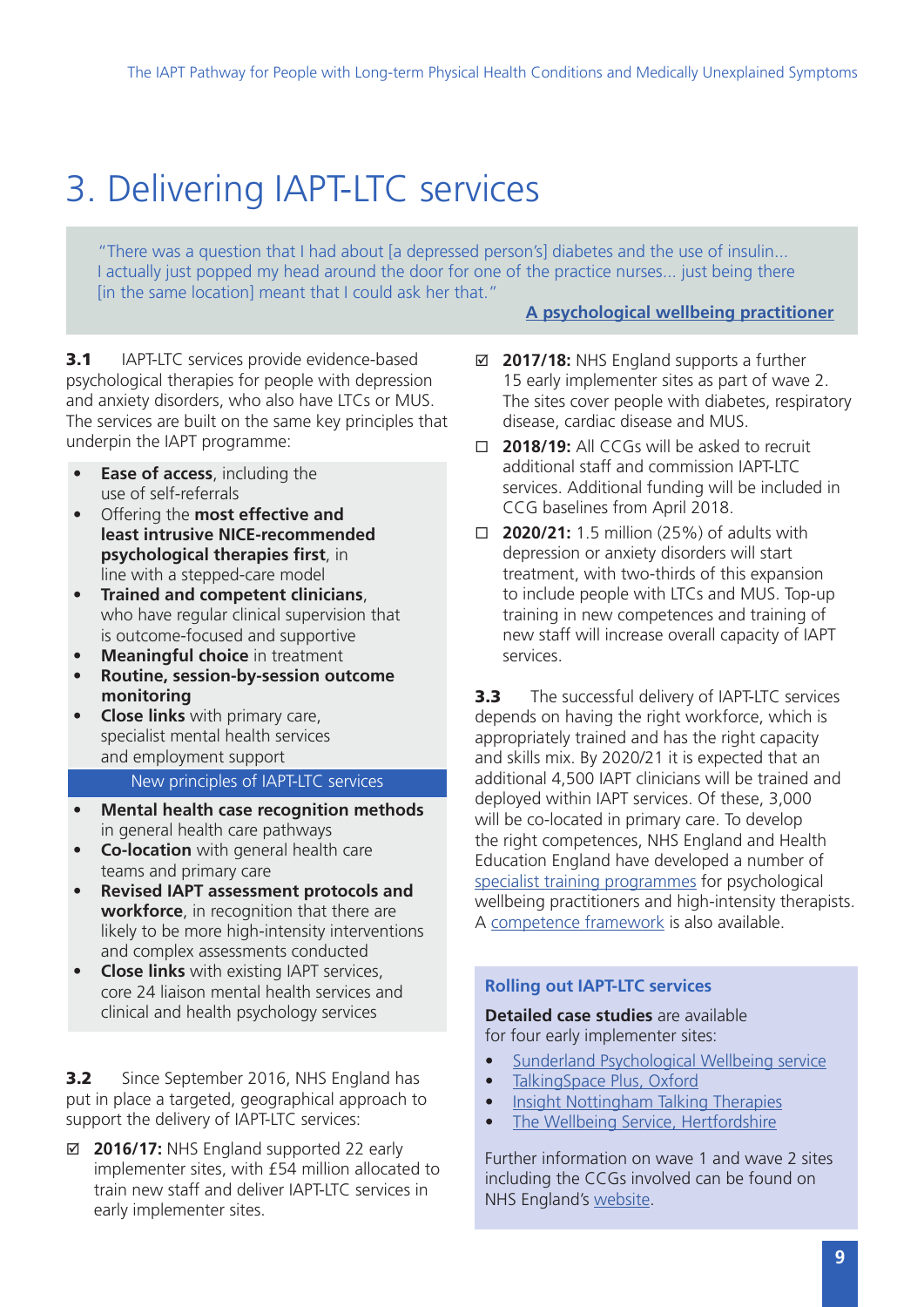### <span id="page-9-0"></span>4. The IAPT-LTC pathway

"Patients repeatedly ask for services to be 'more joined up' to support both their mental wellbeing as well as physical needs. This new way of delivering services is very accessible ... as well as making it much easier for GPs, nurses and other health care professionals to refer or signpost to [mental health] interventions that really make a difference to people's lives and can reduce the need for onward healthcare. We are delighted with this new way of working!"

**[A commissioner of an early implementer site](https://www.england.nhs.uk/mental-health/case-studies/buckinghamshire/)**

**4.1** The IAPT-LTC pathway and accompanying standards aim to reduce unwarranted variation in the delivery of psychological therapies for people with LTCs and MUS, while at the same time enabling local improvement and maintaining the existing national standards for access, waiting times [and recovery](https://www.england.nhs.uk/wp-content/uploads/2015/02/iapt-wait-times-guid.pdf). Further detail about the pathway can be found in the [full implementation guidance.](http://www.rcpsych.ac.uk/IAPTCarePathways)

#### **Ensuring timely treatment**

**4.2** IAPT-LTC services will be expected to deliver the same standards of care that already exist in IAPT services. This means that at least 25% of adults with the relevant disorders will have timely access to all IAPT services, with at least 50% of those treated moving to recovery.

The following standard has been set for all IAPT services (including IAPT-LTC services):

75% of the referrals that have a course of treatment should have their first treatment session within **six weeks**, and 95% within **18 weeks**.

Among other indicators, IAPT also has a secondary quality benchmark, which it is recommended that commissioners monitor locally. The benchmark applies to everyone who has at least one session in an IAPT service. 75% of the referrals that are seen at least once should have their first appointment within six weeks, and 95% within 18 weeks.

**4.3** Timely response is a key component of the pathway. No one should wait longer than necessary for an assessment and course of treatment. It is good practice for CCGs to ensure that the national standards are also met for subsequent courses of treatment (where the person is stepped up to a high-intensity treatment). There should be no hidden waits (where the person has an early appointment, but is then put on an 'internal' waiting list before a full course of treatment starts).

4.4 The IAPT-LTC pathway starts when the referral or self-referral is received by the IAPT-LTC service. Following assessment, if it is decided that the person requires psychological therapy, the IAPT-LTC pathway is considered to have been completed when the person receives their first NICErecommended treatment session. See the diagram on [page 11](#page-10-0) for the pathway.

**4.5** Some people may benefit from a single assessment and advice session and require no further treatment, or they are signposted to another appropriate service. If the person does not require a course of treatment in an IAPT service, they will leave the pathway. Processes should be in place to ensure that the person still receives appropriate health or social care within the wider system.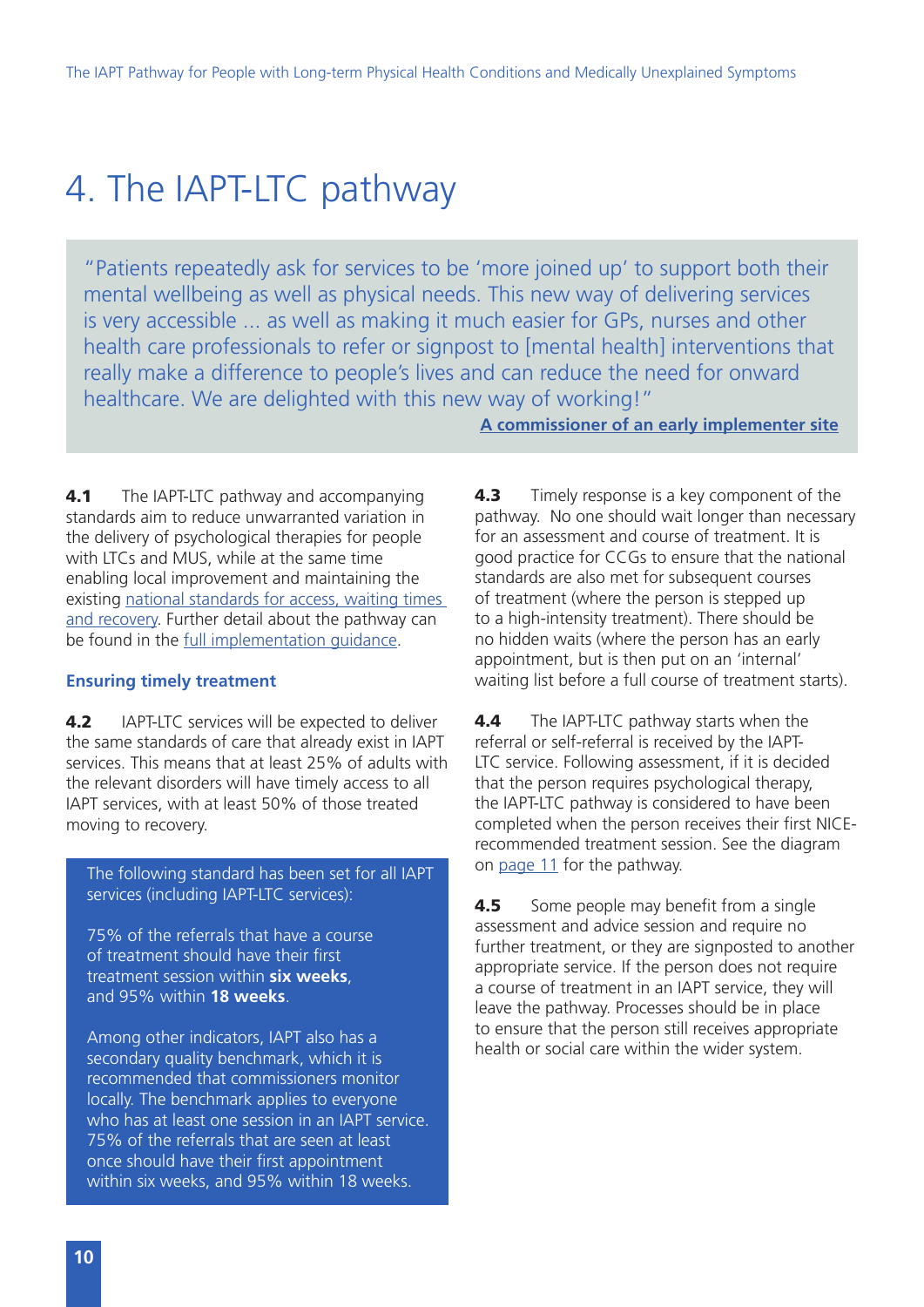<span id="page-10-0"></span>

| <b>Presentation</b>                                                                                                                                               | <b>Referral</b>                                                     | <b>Pathway starts</b>                                         | <b>Assessment</b>                                                                                                                              | <b>Treatment starts</b>                                                                                                                                                   |  |
|-------------------------------------------------------------------------------------------------------------------------------------------------------------------|---------------------------------------------------------------------|---------------------------------------------------------------|------------------------------------------------------------------------------------------------------------------------------------------------|---------------------------------------------------------------------------------------------------------------------------------------------------------------------------|--|
| Person presents<br>in the community<br>or primary or<br>secondary care<br>with MUS or<br>depression and/<br>or anxiety<br>disorder<br>in the context of<br>an LTC | Referral or self-<br>referral made to<br><b>IAPT-LTC</b><br>service | <b>IAPT-LTC</b><br>service receives<br>the referral           | Person-<br>centred<br>assessment<br>that covers the<br>person's<br>mental health<br>problems and<br>acknowledges<br>the impact of<br>their LTC | Person starts a<br>NICE-<br>recommended<br>psychological<br>therapy<br><b>or</b><br>leaves the<br>pathway following<br>single assessment<br>and advice<br>or<br>discharge |  |
|                                                                                                                                                                   |                                                                     | 75% start a psychological therapy within 6 weeks of referral, |                                                                                                                                                |                                                                                                                                                                           |  |
| 95% start within 18 weeks                                                                                                                                         |                                                                     |                                                               |                                                                                                                                                |                                                                                                                                                                           |  |

#### **Delivering evidence-based treatment**

**4.6** A wide range of NICE guidance is available for the treatment of depression and anxiety disorders in the general population, LTCs and specific diagnostic groups of MUS. The guidance is more limited when depression and anxiety disorders are comorbid with an LTC or for other patterns of MUS. See Section 4 of the [full](http://www.rcpsych.ac.uk/workinpsychiatry/nccmh/mentalhealthcarepathways/improvingaccess.aspx)  [implementation guidance](http://www.rcpsych.ac.uk/workinpsychiatry/nccmh/mentalhealthcarepathways/improvingaccess.aspx) for further detail.

**4.7** An expert advisory group was convened by NHS England to review existing NICE guidance for the use of psychological therapies for the treatment of depression and anxiety disorders in the context of LTCs and the treatment of MUS (see the box on the right). It should be noted that many psychological interventions are effective alone or in combination with pharmacological interventions.

#### **The recommendations of the expert advisory group**

For the treatment of depression and anxiety disorders in the context of LTCs, the review concluded that:

- psychological therapies are effective in people with and without LTCs
- optimal results are obtained when psychological therapies are delivered to take account of the way in which LTCs interact with mental health problems and impact on daily functioning.

For this reason, it is recommended that the psychological therapies that are already used in IAPT services should be deployed in IAPT-LTC services. Clinicians should also:

- consider the impact of LTCs on the presentation of mental health problems
- help to promote the self-management of LTCs
- address problematic beliefs and behaviours that may increase the impact of LTCs on people and their families and carers, or on their level of engagement with therapy
- modify the delivery of the intervention to take into account the LTC.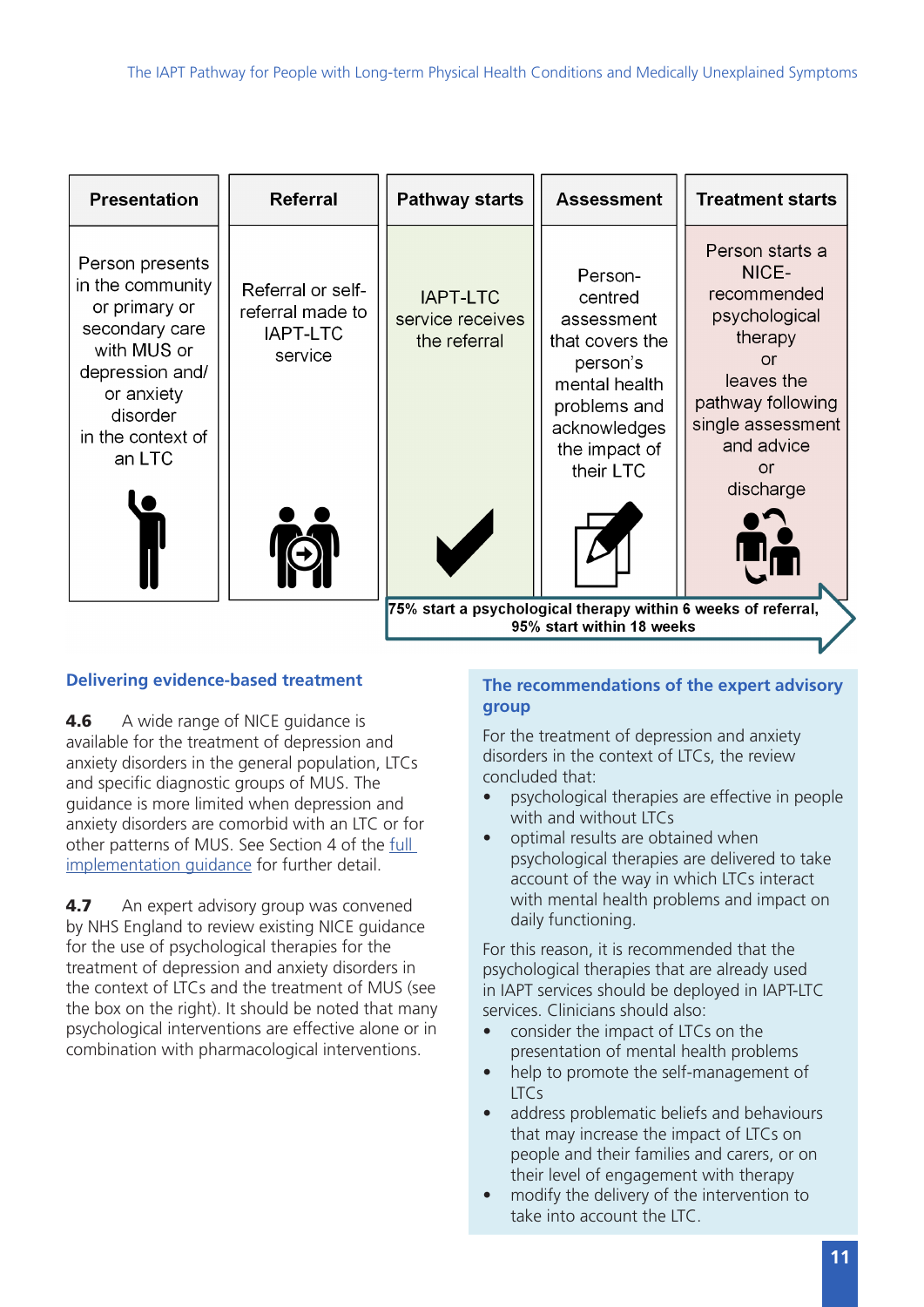#### **4.8** To ensure that treatment is effective:

- a stepped-care model for the delivery of NICErecommended psychological therapies should be used, when appropriate
- treatment choice should be guided by the person's **problem descriptor(s)**, taking account of their choice and preferences
- it should be offered at an appropriate dose, with the majority of people offered a course of treatment.

**Problem descriptor:** A way of describing a person's presenting mental health problems as assessed by an IAPT service. The descriptor corresponds with [ICD-10](http://apps.who.int/classifications/icd10/browse/2010/en) codes and should be based on the nature, severity and duration of symptoms, and their impact on functionality. Descriptors are important for identifying the appropriate NICE-recommended intervention. Services can enter multiple problem descriptors, though the primary problem descriptor should characterise the leading problem and reflect the treatment being delivered.

#### **Ensuring suitability for IAPT-LTC services**

4.9 A person's suitability for IAPT-LTC services should be decided in discussion with the treating clinical team after a thorough assessment. If a person's needs will not be best met by the IAPT-LTC service, local protocols should be in place to ensure that the person can promptly and easily access the wider health systems (including clinical and health psychology services and liaison mental health services). Further information can be found in Section 5 of the [full implementation guidance](http://www.rcpsych.ac.uk/IAPTCarePathways).

#### **Reporting and outcomes measurement**

**4.10** A key characteristic of IAPT services is the routine collection of clinical outcome measures and monitoring of activity. IAPT-LTC services will be expected to:

- be part of the national collection system for IAPT and use the [IAPT minimum data set](http://content.digital.nhs.uk/iapt)
- capture four domains:
	- 1. mental health outcomes (depression symptoms, the recommended measure for anxiety symptoms or MUS, and related disabilities)
	- 2. perception of physical health
	- 3. healthcare utilisation
	- 4. patient experience questionnaires
- obtain pre- and post-treatment outcome data on at least 90% of service users.

**4.11** Further information, including recommended measures and the session-by-session monitoring system, can be found in Section 5 of the [full](http://www.rcpsych.ac.uk/IAPTCarePathways)  [implementation guidance](http://www.rcpsych.ac.uk/IAPTCarePathways).

#### **Full implementation guidance and IAPT Manual**

**4.12** Further detail and resources on the IAPT-LTC pathway can be found in the [full implementation](http://www.rcpsych.ac.uk/workinpsychiatry/nccmh/mentalhealthcarepathways/improvingaccess.aspx)  [guidance](http://www.rcpsych.ac.uk/workinpsychiatry/nccmh/mentalhealthcarepathways/improvingaccess.aspx). This includes steps to commissioning services, further positive practice examples and detailed explanations of the standards set out in this guidance.

**4.13** Further detail and resources on IAPT services can be found in the [IAPT Manual](http://www.rcpsych.ac.uk/IAPTCarePathways).

**Key commissioning considerations** can be found in the diagram on [page 13](#page-12-0).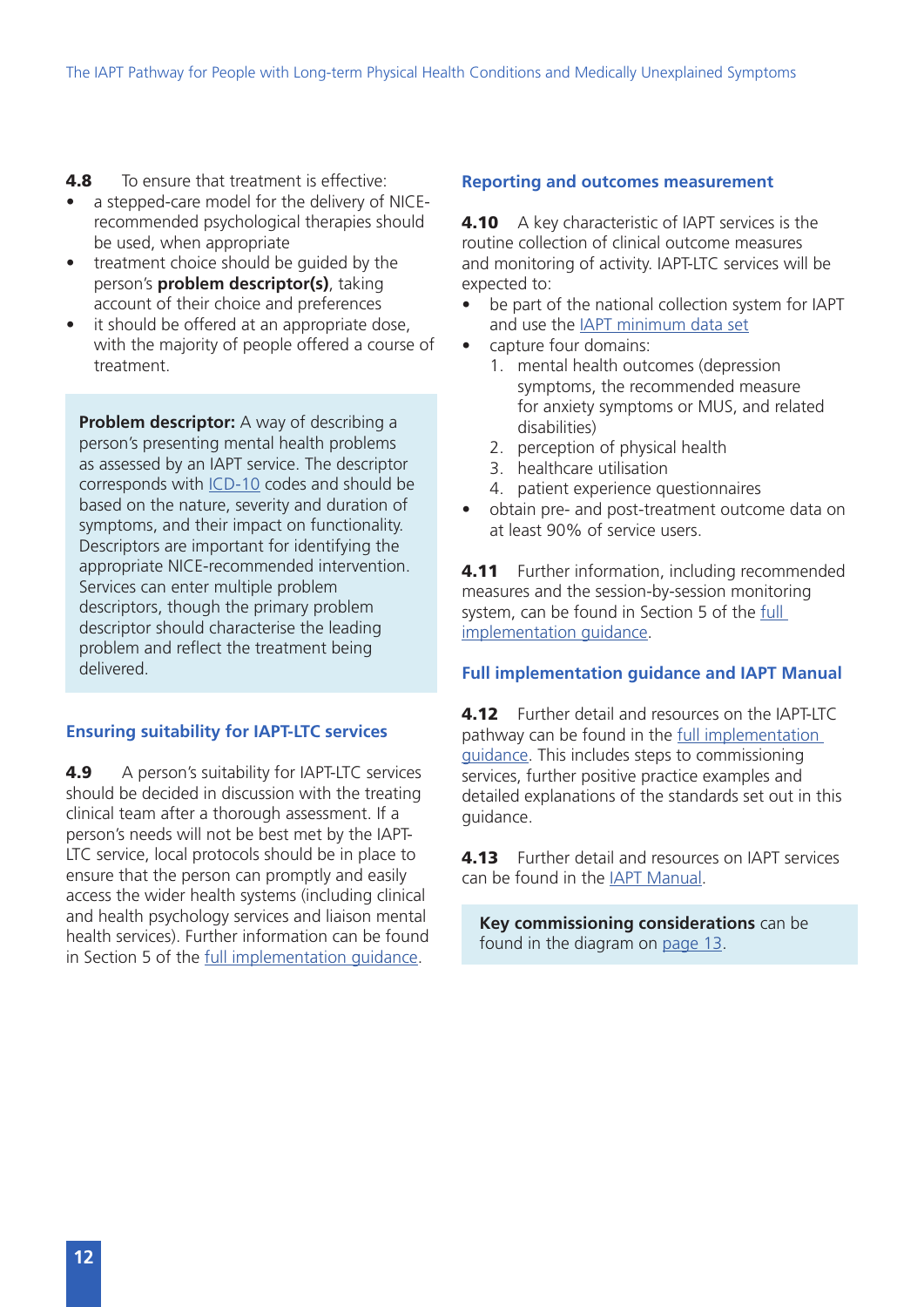## <span id="page-12-0"></span>5. Key commissioning considerations